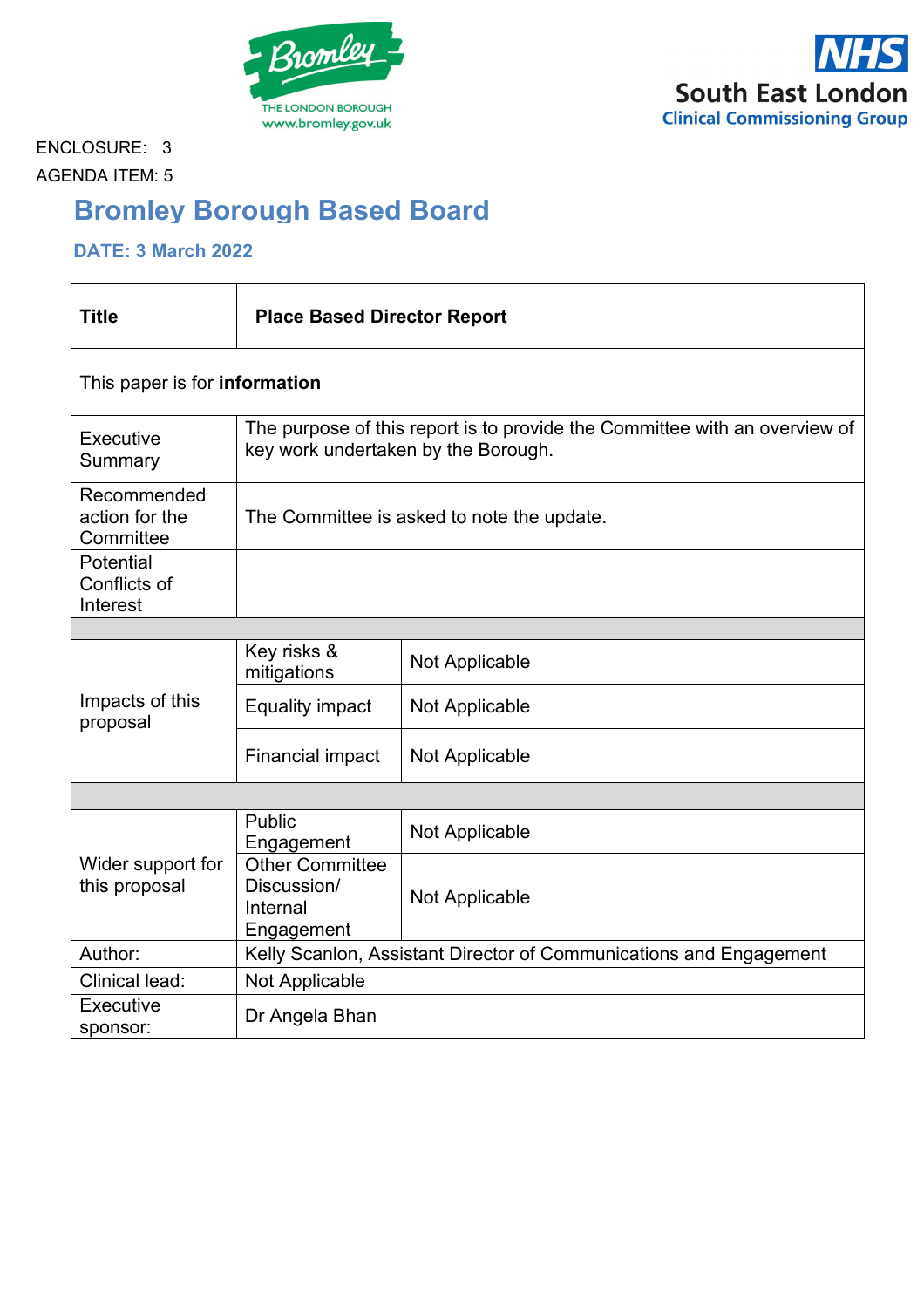#### **Place Based Directors Report**

#### **March 2022**

#### **Winter**

Comprehensive and robust plans were developed to prepare for and manage winter pressures across the Bromley system. A number of winter schemes are in place to support patients and to help services manage the additional pressures. A *[keeping](https://selondonccg.nhs.uk/wp-content/uploads/2021/11/Bromley-Winter-Campaign-Leaflet-2021.pdf)  [well through winter](https://selondonccg.nhs.uk/wp-content/uploads/2021/11/Bromley-Winter-Campaign-Leaflet-2021.pdf)* health leaflet was posted to every household. A full report on winter planning and performance is included is on the agenda. Headlines include:

- As per local planning the Bromley system had maximum discharge capacity open and available to meet the peak in seasonal demand during early January. Agencies continued to work together to ensure patients were discharged in a safe and timely way and supported to recover and regain independence in the community. Discharge performance dipped slightly during the month of January in line with an increase in demand.
- The Bromley Designated Setting, a national requirement for patients being discharged from hospital with Covid19 to complete their isolation before returning to a care home was utilised successfully during this period.

#### **Workforce**

A recent One Bromley Workforce workshop considered how we work together to promote and support our staff and encourage individuals to work in local health and care services. Outcomes include:

- A recognition event will be held this year to recognise and reflect on the achievements of One Bromley. It will focus on celebrating achievements of staff from across the local system working together to deliver tangible improvements to the health and wellbeing of Bromley residents. There will be a number of award categories which aim to recognise staff, volunteers and teams that have shown outstanding commitment and successfully worked across organisational boundaries.
- To encourage local people to consider working in health and care settings in Bromley, we are recruiting volunteers from within our workforce to be One Bromley Health and Care Career Ambassadors. The Ambassadors will help people make informed choices about the range of roles and professions within the health and care sector and the different routes into such roles. We will be working with local schools, colleges, Jobcentres and the Ambassadors will be part of recruitment fairs and talks.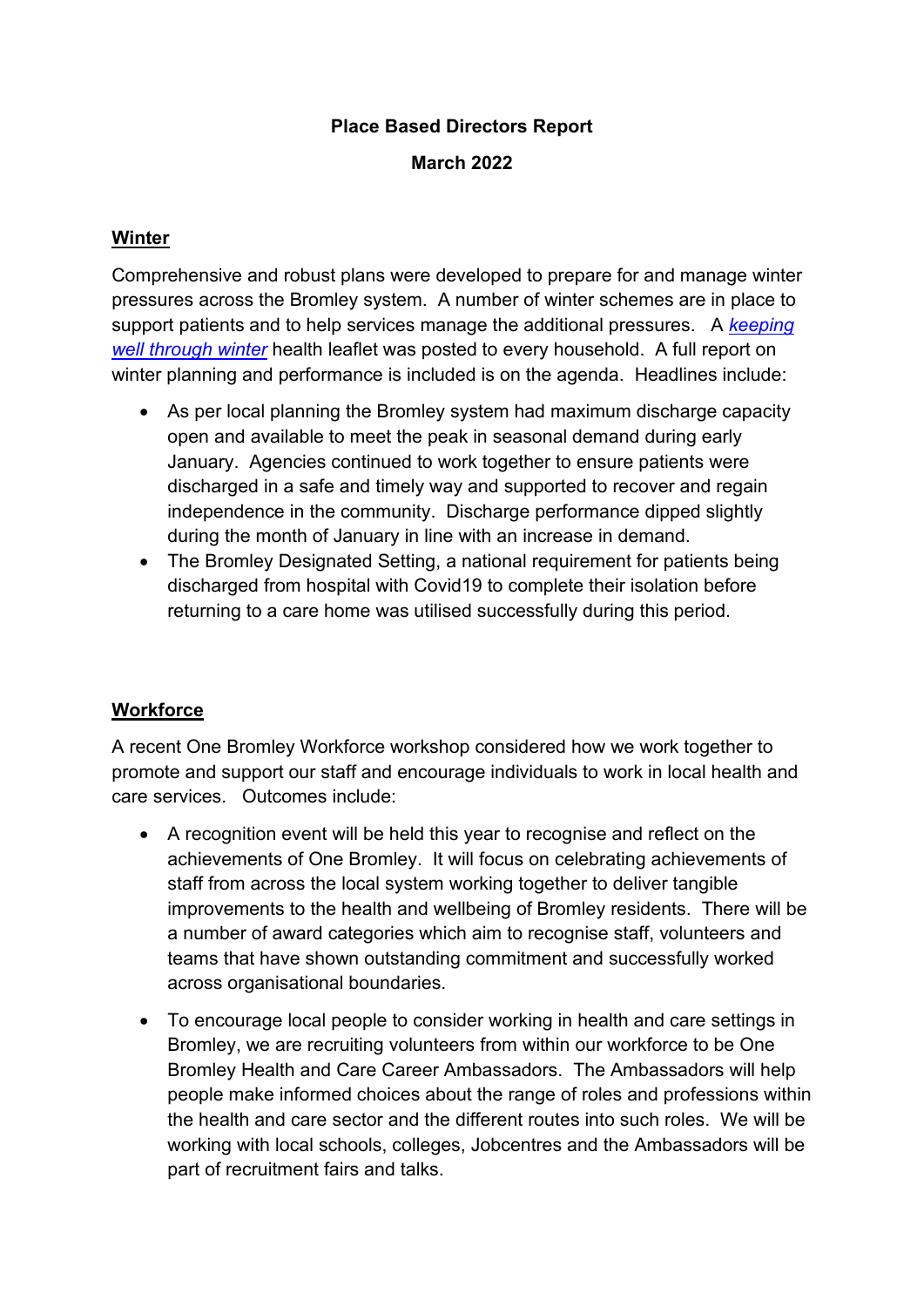• The development of a One Bromley Cadet programme to improve the potential career prospects of children and young people in Bromley. This will also be supported by the Ambassadors and open initially to 16–18-yearolds. We will offer virtual sessions and visits/work experience. The programme will provide them with a wider understanding of a range of careers within health and care and give them experience of a being in a health or care work setting.

## **Safeguarding**

The Designated Professionals for Safeguarding have continued to work collaboratively with the Bromley Safeguarding Children Partnership (BSCP) and Bromley Safeguarding Adults Board (BSAB) in relation to both strategic and operational workstreams.

Examples of current Safeguarding activities include:

- A review and assurance of Children's and Adults' safeguarding provisions from commissioned health services in Bromley, undertaken in conjunction with the relevant contract leads.
- Extension of the IRIS contract with Victim Support to the end of September 2022 (was due to end in March). *[IRIS delivers training and support to general practices: ongoing training, education and consultancy for the clinical team and administrative staff, care pathways for primary health care practitioners and an enhanced referral pathway to specialist domestic abuse (DA), services for patients who experience DA.]*
- The Safeguarding Team delivered presentations, within the theme of safeguarding in transitions, to over 290 GPs during a GP Academic session in Jan 2022.

## **Bromley Primary Care Access Hubs**

The Bromley Primary Care Access Hubs support general practice in Bromley to meet extended access requirements, delivering primary care services on evenings and weekends. In October 2021, NHS England announced that the planned transfer of access hub services, from a CCG commissioned service, to delivery by Primary Care Networks, will be postponed from April 2022 until October 2022.

CCGs are asked to ensure continuity of services for this six-month period. In Bromley we have enacted a contract extension with the Bromley GP Alliance who currently provides the service. This has been implemented in line with the terms of the NHS Standard Contract that governs the service.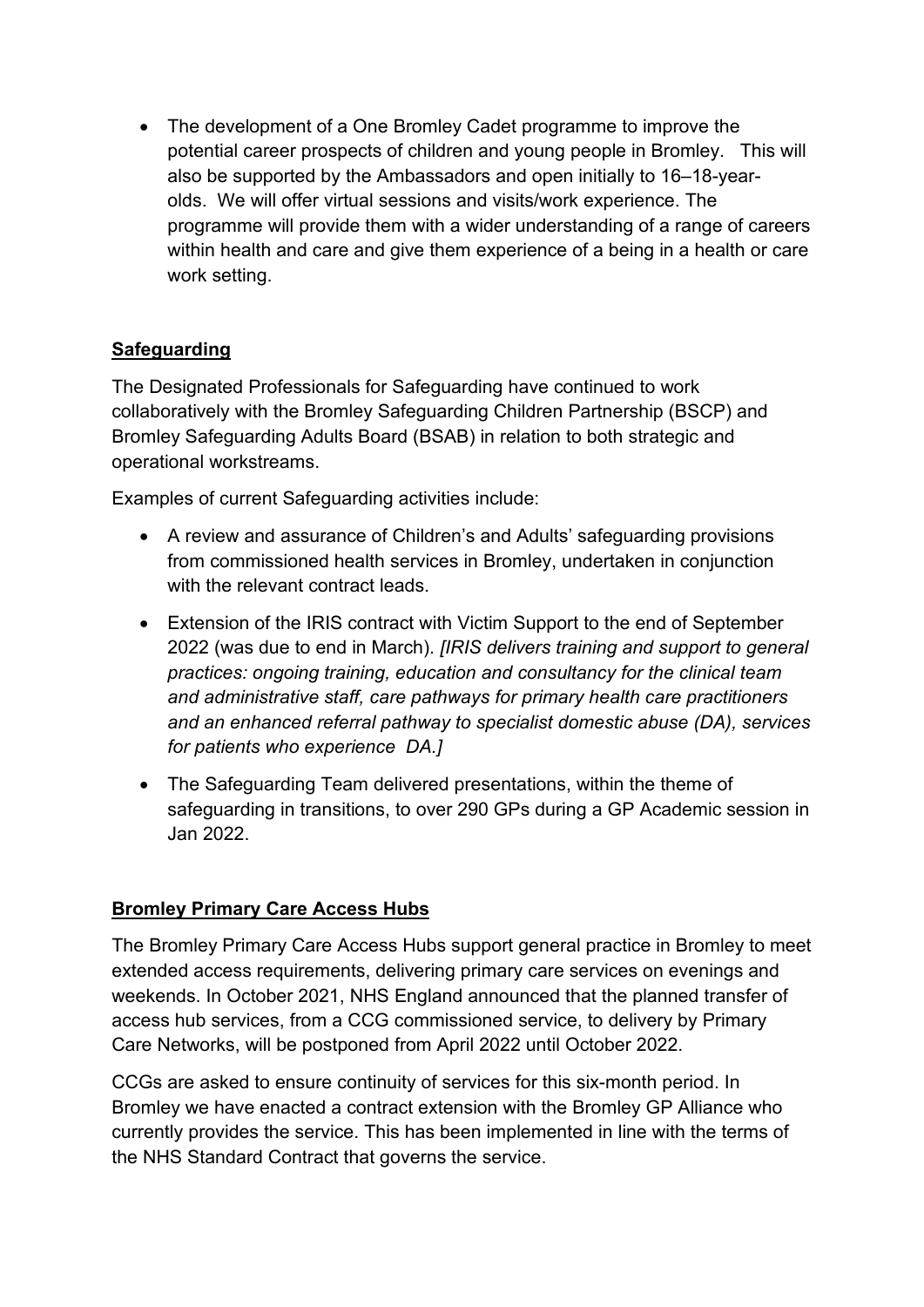## **Bromley Medicines Optimisation Team**

A significant part of ongoing work for the Medicines Optimisation (MO) Team has been governance, oversight and support for the Covid Vaccination Programme. In particular, supporting NHS England in the assurance process for 'onboarding' of new vaccination sites in community pharmacy, as well as ongoing governance for the handling of different vaccines in all different locations and scenarios.

Work has also been continuing on the Medicines Quality Innovation Productivity and Prevention (QIPP) programme. This has encompassed a number of initiatives on safety/quality improvement and financial areas. Examples of recent work include:

- **South East London (SEL) medicines optimisation workstreams** input and leadership into diabetes guidelines; dermatology pathway work; paediatric specials prescribing; lipid and atrial fibrillation guidelines
- **Quality and Safety** supporting implementation of Eclipse safety alert reviews in practices; working with Oxleas and practices on the sodium valproate pregnancy prevention programme and direct messaging to practices on other safety issues/alerts
- **Primary Care Network (PCN) pharmacists** as these roles become more established, they continue to be supported with induction programmes; training webinars on topical issues eg medication reviews for those with learning difficulties and regular updates via forum meetings
- **Financial** potential financial initiatives are continually being reviewed throughout the year; implementation of a new electronic prescribing support system for practices, Optimise Rx. This provides quality/safety messaging, but also information on potential cost savings. Ongoing review of the messaging is essential to achieve optimal outcomes.
- **Care homes** collaboration across South East London to optimise medicines governance in all care homes including individualised home support, support with medicines policies and providing educational webinars to staff and clinicians
- **Community pharmacy** support to GP practices and community pharmacy on a number of recently commissioned services, examples of current initiatives are the Community Pharmacy Consultation Service, Hypertension case-finding service.